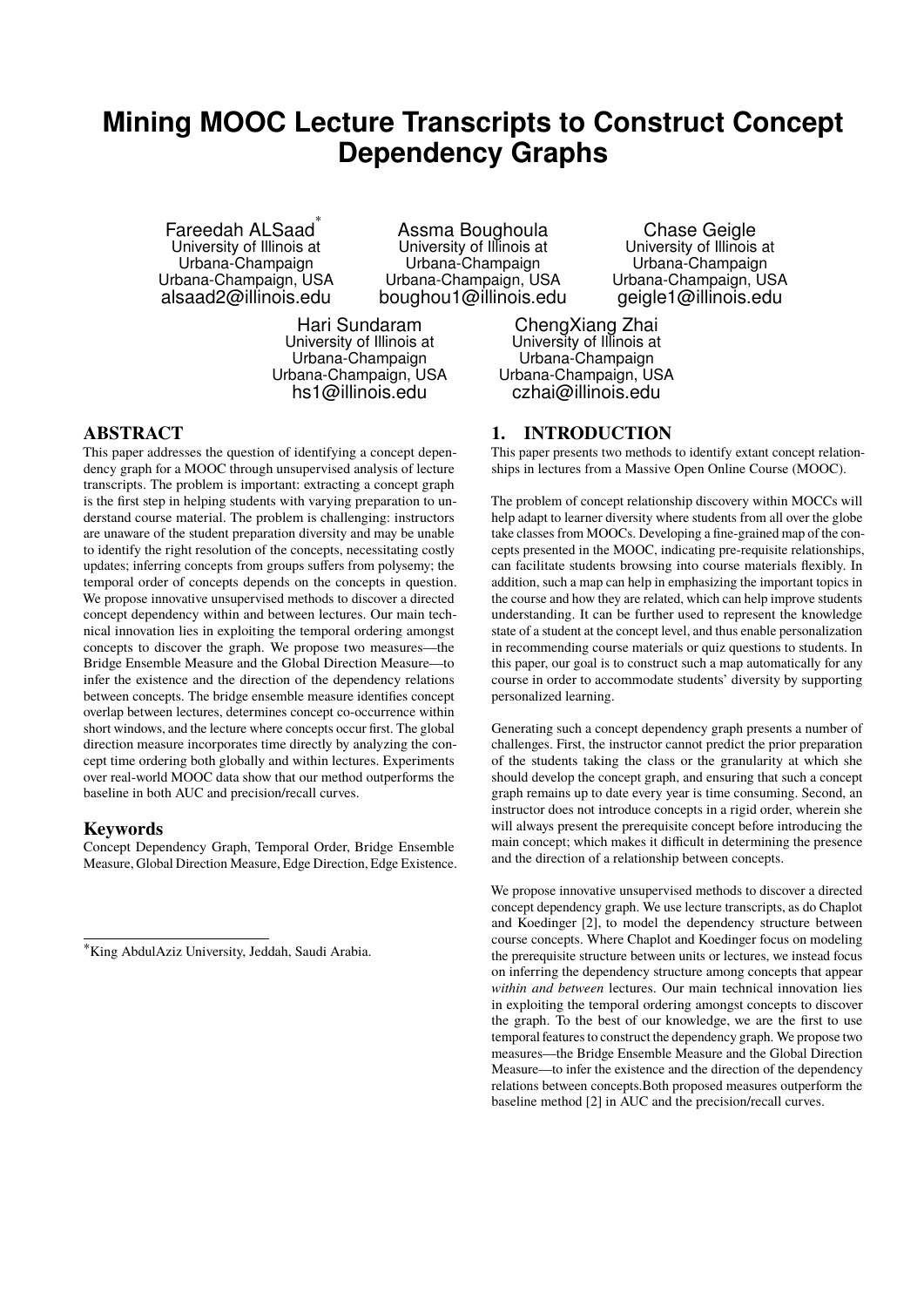The rest of the paper is organized as follows. In section 2, we formally frame our problem before describing the two proposed measures in section 3. Section 4 elaborates our approach for the evaluation and section 5 presents some limitations. Finally, we discuss some related work in section 6 before concluding our work on section 7.

## 2. PROBLEM DEFINITION

Informally, the problem explored in this work can be stated as follows: given course data, predict the dependency relationships between the course concepts. More formally, let *X* be the course represented by an ordered list of transcripts corresponding to each lecture:  $X = [T_1, T_2, \ldots, T_M]$  where *M* is the total number of lectures. Let  $C_X$ be the set of concepts discussed in the course  $C_X = \{c_1, c_2, \ldots, c_N\}$ , where  $N$  is the total number of unique concepts. Given  $X$  and  $C_X$ , we aim to generate the concept dependency graph that relates concepts in  $C_X$  according to their prerequisite relationships. The resulting concept dependency graph is described by an edge weight matrix  $\mathbf{A} \in \mathbb{R}^{N \times N}$ . Each entry  $a_{ij}$  of matrix **A** will contain the edge weight for the associated relationship  $c_i \rightarrow c_j$ , which means concept  $c_i$ is a prerequisite for concept *c*j . The edge weight reflects the level of confidence in the inferred relationship. Notice that since the prerequisite relationship has a direction, **A** is **not** symmetric.

$$
\mathbf{A} = \begin{bmatrix} 0 & \dots & \dots & W(c_1 \to c_N) \\ W(c_2 \to c_1) & 0 & \dots & W(c_2 \to c_N) \\ \dots & \dots & \dots & \dots & \dots \\ W(c_N \to c_1) & W(c_N \to c_2) & \dots & 0 \end{bmatrix}
$$

The problem of constructing the concept dependency graph can be reduced to the problem of computing the edge weight between pairs of concepts given course data.

## 3. LINKING COURSE CONCEPTS

To relate the course concepts according to their dependency relationships, we propose two measures: the Bridge Ensemble Measure and the Global Direction Measure.

#### 3.1 Bridge Ensemble Measure

The Bridge Ensemble Measure (BEM) captures concept dependency structure utilizing inter-lecture and intra-lecture strategies. It contains three components: Bridges, Sliding Windows, and the First Lecture Indicator.

#### *3.1.1 Bridges*

Let us look at how instructors naturally introduce concepts and their prerequisite(s). Let  $C_X$  be the set of concepts presented in course  $X$ and let  $c_a$  and  $c_b$  be concepts in that set. Determining the presence of a concept  $c_a$  in a lecture transcript  $T_i$  is discussed further in section 4.1. Suppose that  $c_a$  is a prerequisite to  $c_b$ . Then it stands to reason that (1)  $c_a$  will be introduced before  $c_b$  in the course progression, and (2) while explaining or talking about  $c<sub>b</sub>$ , the instructor will naturally refer to *c*a.

Bridge concepts allow us to exploit the temporal nature of lectures to infer concept dependency relationships across lectures. Intuitively, bridge concepts are introduced in an earlier lecture but re-appear in a later lecture when some new concept(s) are introduced. Accordingly, bridge concepts signal a prerequisite relationship from the bridge concepts to the new concepts introduced in the later lecture. For example, in Figure 1, the bridge concepts  $c_3$  and  $c_4$  are more likely to be prerequisite to concepts  $c_5$ ,  $c_6$ , and  $c_7$  discussed in lecture  $L_2$ . Formally, let  $L_i$  be the set of concepts in the lecture  $i$  in course  $X$ ,



**Figure 1:** *The bridging concepts (c*<sup>3</sup> *and c*4*) between lecture L*<sup>1</sup> *and L*<sup>2</sup> *and the resulting candidate prerequisite relationships.*

and  $L_j$  be the set of concepts for the lecture *j* where  $j > i$ . The intersection  $L_i \cap L_i$  contains all the concepts that appear in both lectures. We call these **bridge concepts**. The difference  $L_i \setminus L_i$ contains **difference concepts** which are the concepts present in the later lecture  $j$  but not in the earlier lecture  $i$ . If  $c_a$  belongs to the bridge concepts and *c*<sup>b</sup> belongs to the difference concepts, then there is evidence for the dependency relationship  $c_a \rightarrow c_b$  and the edge weight  $W(c_a \rightarrow c_b)$  should increase. As a result, the bridge set *B<sub>ji</sub>* = {(*c<sub>a</sub>* → *c<sub>b</sub>*) | *c<sub>a</sub>* ∈ *L<sub>j</sub>* ∩ *L<sub>i</sub>* ∧ *c<sub>b</sub>* ∈ *L<sub>j</sub>* ∖ *L<sub>i</sub>*} contains all candidate prerequisite edges from lecture  $L_i$  to lecture  $L_j$ . If we replicate this exercise for every possible pair of lectures, we will end up with a comprehensive set of all possible candidate bridge edges **Bridges** for the course:

**Bridges** = 
$$
B_{M(M-1)} \cup B_{M(M-2)} \cup ... \cup B_{21}
$$
 (1)

To calculate the edge weight of candidate edges in **Bridges**, we use the following bridge scoring function

$$
W(c_a \to c_b) \approx F_{\text{Bridges}}(c_a \to c_b)
$$
 (2)

where

$$
F_{\text{Bridges}}(c_a \to c_b)
$$
  
= The number of lectures where we observe both  $c_a$  and  $c_b$   
The number of lectures where we observe  $c_b$   
= 
$$
\frac{|\{L_j|c_a, c_b \in L_j\}|}{|\{L_j|c_b \in L_j\}|}.
$$
 (3)

Keep in mind that the bridge scoring function will only calculated for candidate edges belong to **Bridges**. Other pairs of concepts will have zero value for the bridging score.

#### *3.1.2 Sliding Windows*

Bridge edges determined by the Bridge Method do not capture every possible prerequisite relationship. Consider the case where concept  $c_b$  has a strong prerequisite  $c_a$ , but  $c_a$  and  $c_b$  only appear together either in the set of bridge concepts  $(L_j \cap L_i)$  or in the set of difference concepts  $(L_j \setminus L_i)$ . As a result,  $c_a \rightarrow c_b$  will never appear in **Bridges** and hence the Bridge method cannot infer the prerequisite relations between them.

To solve this problem and capture intra-lecture prerequisite relationships, we zoom into each lecture and consider the proximity of concepts being presented in the lecture. Let  $\vec{L}_j = [c_1, c_2, ..., c_n]$  be an ordered list of concepts discussed in lecture *i* where *n* is the total an ordered list of concepts discussed in lecture *j*, where *n* is the total number of concepts. Keep in mind that this ordered list contains redundant concepts which appear in the order where the instructor mentioned them. In the sliding windows method, we segment  $\vec{L}_j$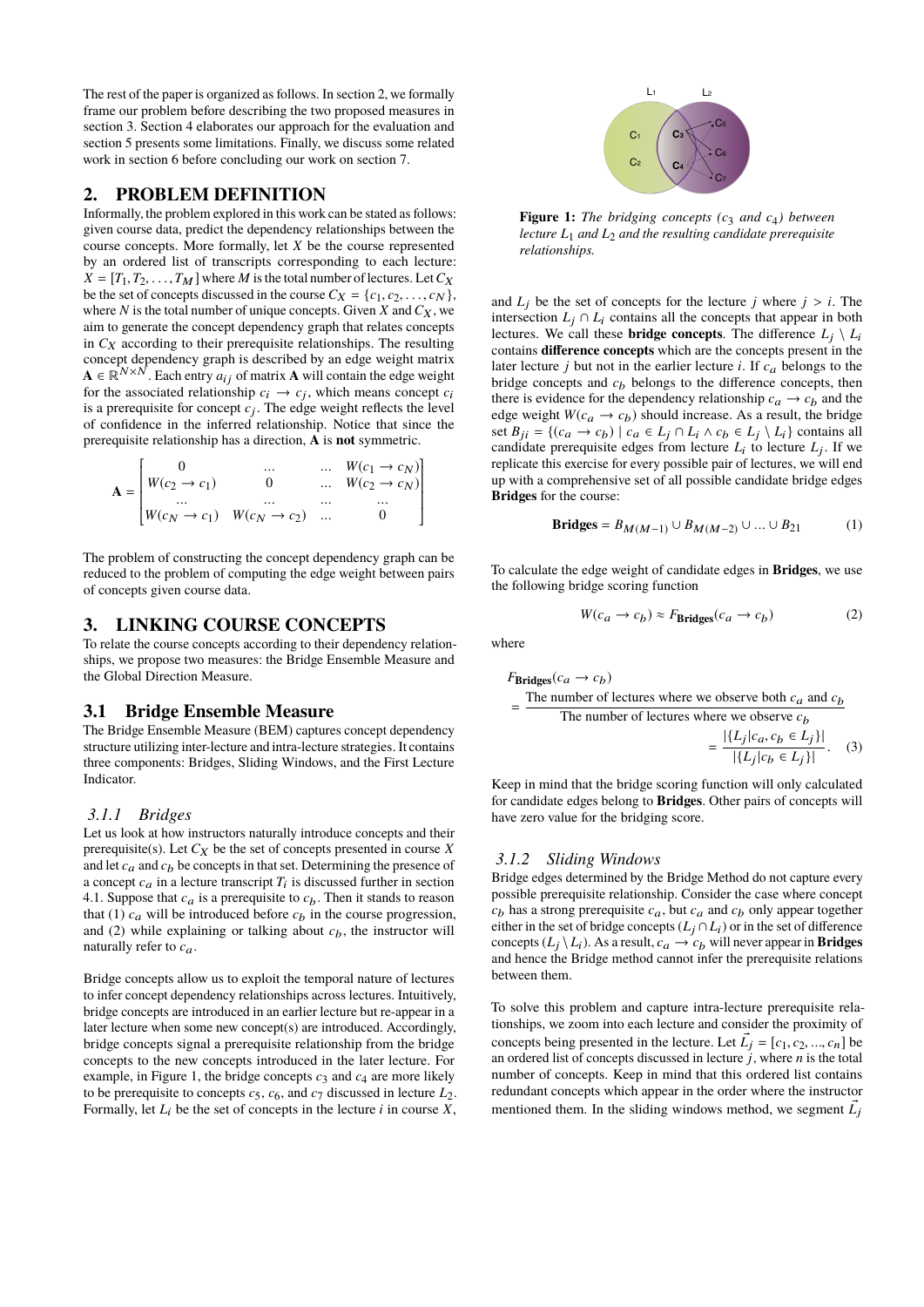

**Figure 2:** A visualization example of lecture  $\vec{L_j}$  with  $r = n - K + 1$  *sliding windows of size*  $K = 4$ *. The sliding windows captures the proximity of concepts.*

into windows  $W_i = [c_i, \ldots, c_{i+K-1}]$  as follows:

$$
\text{Windows}_{j} = \begin{cases} \{W_{i} \mid 1 \leq i \leq n - K + 1\} & n \geq K \\ \left\{\vec{L}_{j}\right\} & n < K. \end{cases} \tag{4}
$$

Figure 2 depicts the representation of lecture  $\vec{L_j}$  using  $r = n - K + 1$ windows of size  $K = 4$ . In this study, we choose the *K* that gives the best performance; *K* is set to *10* concepts.

The more windows in which  $c_a$  and  $c_b$  appear together, the stronger the relationship between  $c_a$  and  $c_b$  is; thus the edge weight should increase. The second component of the BEM for edge weights is the probability of the edge  $c_a \rightarrow c_b$  given the information we have about all windows in all lectures **Windows** =  $\bigcup_j$  **Windows** $_j$ .

$$
W(c_a \to c_b) \approx F_{\text{Bridges}}(c_a \to c_b) + F_{\text{Windows}}(c_a \to c_b) \quad (5)
$$

Where:

 $F_{\text{Windows}}(c_a \rightarrow c_b)$ = The number of windows where we observe  $c_a$  and  $c_b$  together The number of windows where we observe  $c<sub>b</sub>$ 

$$
= \frac{|\{W_i \in \text{Windows} \mid c_a, c_b \in W_i\}|}{|\{W_i \in \text{Windows} \mid c_b \in W_i\}|} \quad (6)
$$

We choose to accumulate the bridge weight with the sliding windows weight because these methods complement each other. Some edges that captured by the sliding windows method have zero bridging score and vice versa. Multiplying these two components instead of accumulating them would eliminate their effect in capturing interand intra-lecture prerequisite edges as the value of these edges will be zero.

#### *3.1.3 First Lecture Indicator*

The third component of the BEM for edge weights comes from the intuition that the context (other observed concepts) in which a new concept  $c<sub>b</sub>$  is first introduced plays a strong role in determining what the prerequisite concepts of  $c<sub>b</sub>$  are. We will assume that  $c<sub>b</sub>$  is first introduced in lecture *j* when it has the highest term frequency of the concept  $c_b$  compared to other lectures. We call  $j$  the lecture indicator of  $c_b$  and denote it by  $LI(c_b)$ . When concept  $c_a$  appears in the lecture indicator of  $c_b$  ( $c_a \in L_{LI(c_b)}$ ), then  $c_a$  might be a prerequisite to *c*b. Another condition we need to examine is the temporal order of the lecture indicator of concept  $c_a$ . Naturally, when the instructor discusses a new concept, he or she needs to explain its prerequisite concepts beforehand, either in earlier lectures or in the same lecture where the new concept is being introduced. More formally, then,  $LI(c_a) \leq LI(c_b)$ . Thus when calculating  $W(c_a \rightarrow c_b)$  we consider the first lecture indicator variable  $FLI_{c_a,c_b}$  where:

$$
FLI_{c_a, c_b} = \begin{cases} 1, & \text{if } c_a \in L_{LI(c_b)} \text{ and } LI(c_a) \le LI(c_b) \\ 0, & \text{otherwise} \end{cases}
$$



**Figure 3:** *A visualizing explanation of the Global Direction Indicator. X represents the course. The matrix contains the Global Direction Indicator (Before the normalization). Each element in the matrix represents how many times the concept*  $c_{row}$  *appears before the concept c*column *in the whole entire course.*

The BEM for edge weights now becomes:

$$
W(c_a \to c_b) \approx F_{\text{Bridges}}(c_a \to c_b)
$$
  
+  $F_{\text{Windows}}(c_a \to c_b) + FLI_{c_a, c_b}$  (7)

# 3.2 Global Direction Measure

The Global Direction Measure (GDM) is an alternative measure we propose to capture the dependency relationships between course concepts by incorporating time directly to consider not only the time ordering within lectures but also globally throughout the course delivery. In the Bridge Ensemble Measure, one problem with the sliding windows method is that the temporal order of concepts *within* a window  $W_i$  is ignored. This seems reasonable since in a single window, the instructor might mention the dependent concept before the prerequisite concepts. However, utilizing the temporal order of concepts in the entire course might improve the inference of the direction of the dependency relation. Thus, we propose the idea of the Global Direction Indicator (GDI).

The global direction indicator keeps track of the global temporal order frequency of concepts discussed in the course. In other words, it captures how many times concept  $c_a$  appears before concept  $c_b$  in the whole entire course. The more the concept  $c_a$  appears before the concept  $c<sub>b</sub>$ , the more likelihood that the direction of the prerequisite relation is from  $c_a$  to  $c_b$  ( $c_a \rightarrow c_b$ ). To capture the global direction indicator, we represent the course  $\overline{X}$  as an ordered list of concepts discussed in all course lectures:  $\vec{X} = [c_{11}, c_{12}, ..., c_{ij}, ..., c_{M1}, c_{M2}, ...]$ where  $i$  is the lecture number,  $j$  is the concept number, and  $M$  is the total number of lectures. Then, we keep track of temporal order frequency between any pair of concepts in the whole entire course. Figure 3 depicts the idea of the global direction indicator.

The formula of the global direction indicator is as follow:

$$
GDI(c_a, c_b) = \frac{TOF(c_a \rightarrow c_b)}{\sum_{c_i \in C_X} TOF(c_a \rightarrow c_i)} \tag{8}
$$

where  $TOF$  is the temporal order frequency,  $c_i$  are all concepts appear after  $c_a$  in the course progression. We normalize the TOF of  $c_a \rightarrow c_b$  by the total number of times  $c_a$  appears before any other concept in the course to reduce the impact of popular concepts that tend to appear before almost every other concept in the course.

In addition to the global direction indicator, we modify the sliding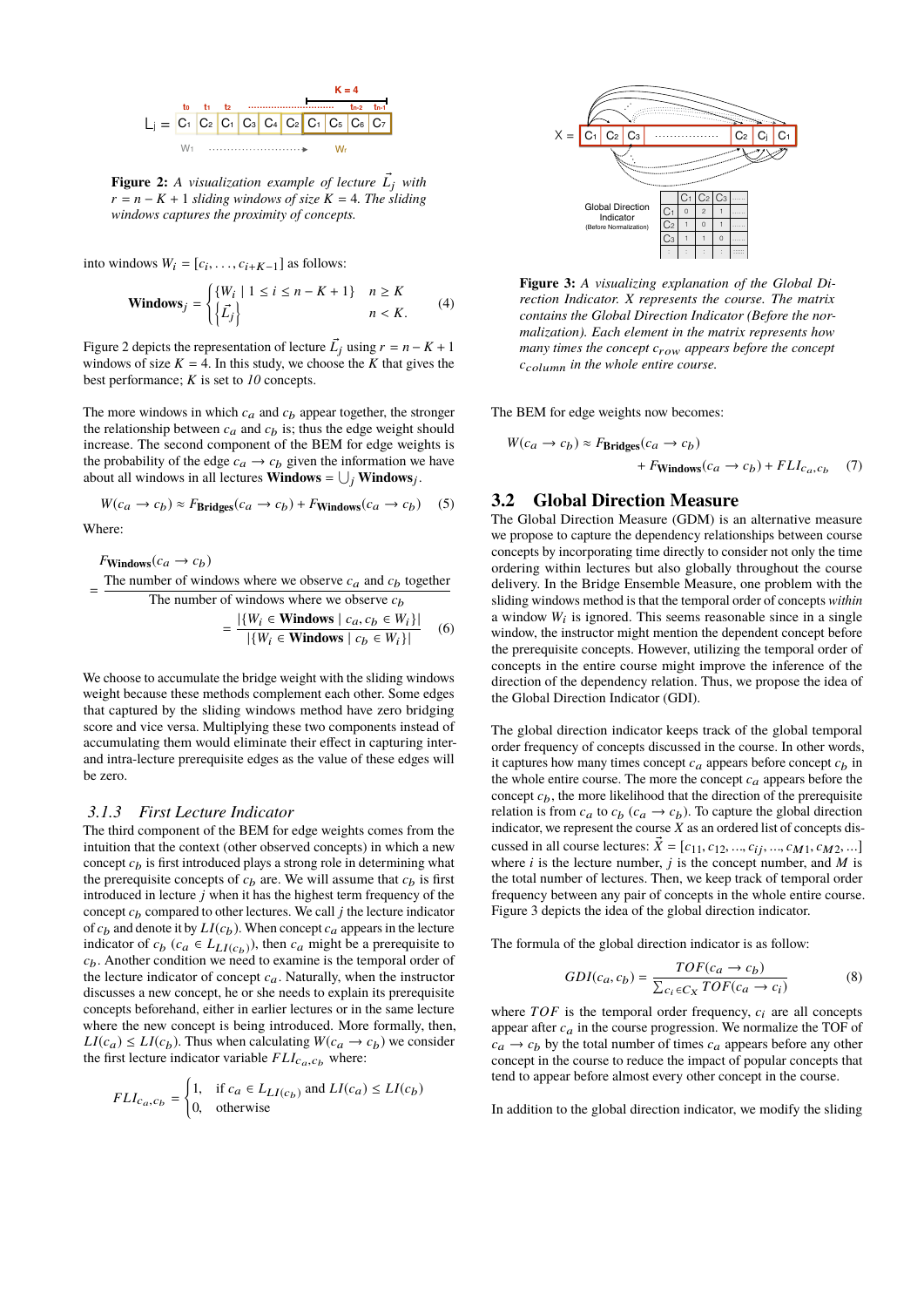windows method to consider the local temporal order of concepts within a single window:

$$
\text{FDir-Windows}(c_a \rightarrow c_b) = \frac{\text{The number of windows where we observe } c_a \rightarrow c_b}{\text{The number of windows where we observe } c_b} = \frac{|\{W_i \in \text{Windows} \mid c_a \rightarrow c_b \in W_i\}|}{|\{W_i \in \text{Windows} \mid c_b \in W_i\}|} \tag{9}
$$

In this case, the directed sliding windows (Dir-Windows) method captures not only the proximity of pair of concepts but also the local direction within lectures while the global direction indicator captures the frequency of the global direction.

The edge weight function according to the GDM is as follow:

$$
W(c_a \to c_b) \approx GDI(c_a, c_b) \times F
$$
Dir-Windows $(c_a \to c_b)$  (10)

The rationale behind combining the GDM Components by multiplying them instead of accumulating them is to use the global direction indicator to improve the direction of edges predicted by the directed windows instead of predicting the existence of edges. The problem with the global direction indicator in predicting the edge existence is that it might give high weight to concepts that appear very often with the same direction order even if they do not appear together in any lecture.

## 4. EVALUATION

In this section, we demonstrate the evaluation process conducted to assess the performance of the proposed measures. We utilize the course "Text Retrieval and Search Engines"1 to construct the concept dependency graph to evaluate our developed measures.

## 4.1 Building the Course Concept Space

The focus of our workis on understanding how to inferthe dependency relationship between concepts, but in order to evaluate the proposed measures, we must first construct a set of concepts. There is a wide body of work which attempts to solve the problem of defining and inferring concepts [3, 9, 10]. In this paper, we use a pre-trained partof-speech-guided phrasal segmentation, called Autophrase [10, 8], to extract salient phrases from lectures' transcripts. While Autophrase generates many good salient phrases, some phrases are either too general or are verb phrases. Our approach to improve the quality of the selected phrases is to extract phrases from weekly overviews using the same phrasal segmentation method. At the beginning of each week in the course, there is a week overview page that explains the goals and objectives of that week along with the key phrases and concepts that students need to understand. Utilizing the overview page of each week aids in filtering out meaningless phrases.

After extracting salient phrases, we manually group synonym phrases together to construct a concept. We follow Siddiqui et al. [11] definition of concepts by defining a concept as a set of salient phrases that describe it. This design decision was made to allow for flexibility in concept description since the same concept can be referred to using different phrases by different people.

# 4.2 Ground Truth

To evaluate the effectiveness of the proposed measures, we form a ground truth concept graph by leveraging students submissions



**Figure 4:** *The visualization of the ground truth graph generated from students data.*

about concept dependencies in a course (CS 410) at UIUC offered in the Spring 2017 semester that follows Coursera's "Text Retrieval and Search Engines." Students were asked to submit a weekly summary of new concepts they have learned along with prerequisite concepts. The following is an example of a student entry from week 3:

- # f-measure: precision, recall
- # pr curve: precision, recall
- # map: arithmetic mean of average precision
- # gmap: geometric mean of average precision

The total number of edges in the ground truth were 239 edges for 74 concepts in the concept space. Figure 4 visualizes the ground truth concept graph to see how concepts are related. It is clear that concepts such as "information retrieval", "search engines", "ranking function", and "evaluation methodology" have higher degree as these concepts are connected with many other concepts in the course. This is reasonable as these concepts considered fundamental in this course. Such a figure can also be seen as a useful topic map that can facilitate students browsing into course materials covering different topics flexibly; however, the map shown in this figure was constructed based on student submissions—with the proposed methods, we can construct such a map automatically for any course.

## 4.3 Baseline Approach

Since the problem formulation of using only transcripts to predict concept dependency is novel, strictly speaking, no previous method can be directly used to produce the desired output. The closest work that we can compare with is the work of Chaplot and Koedinger [2], which also only uses course content without any external knowledge. In their paper, they develop two methods: a text-based method called the *overlap method*, and a performance-based method. Since our work is a text-based method, we compare our measures to the overlap method. The main difference between our work and the overlap method is that we exploit the temporal features of course delivery while the overlap method does not; this makes the overlap method an ideal baseline to study the effect of the temporal features on the accuracy of edge prediction.

The overlap method, however, only predicts the prerequisite relations

<sup>1</sup>https://www.coursera.org/learn/text-retrieval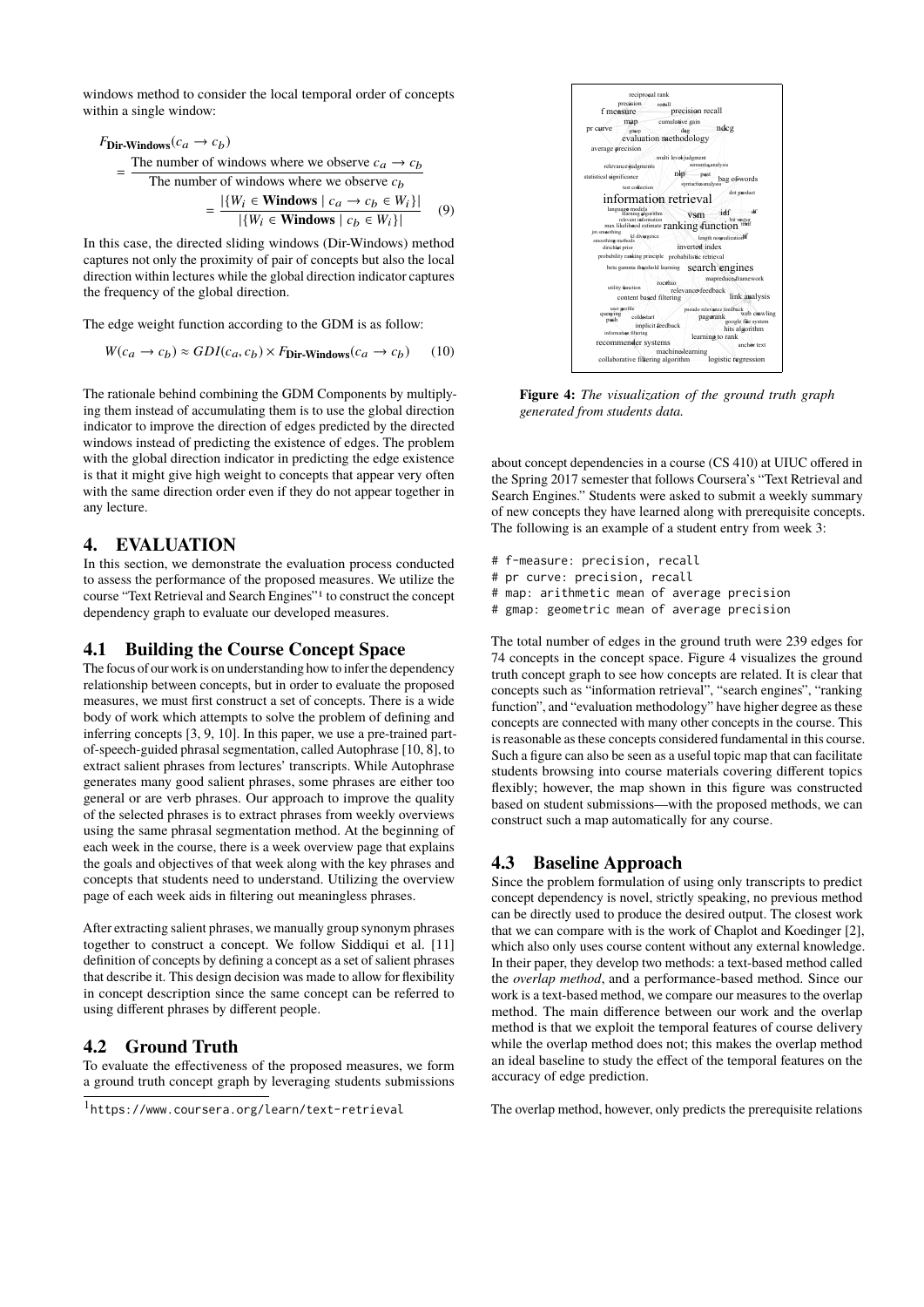**Table 1:** *Performance (area under ROC curve) of concept graph generation for the three methods considered. Both of the new measures introduced in the paper outperform the state-of-the-art ExtendedOverlap method on both edge existence and edge direction tasks.*



**Figure 5:** *The Precision/Recall Curves of Bridge Ensemble Measure (BEM), Global Direction Measure (GDM), and the baseline ExtendedOverlap Method (EOM). GDM and BEM outperform the baseline method (EOM) in both the existence evaluation and direction evaluation.*

between units (e.g. lectures) using the text overlap between units. Thus the method cannot be used directly to predict dependency between concepts, the problem that we attempt to solve. Therefore, we propose an extension called **ExtendedOverlap** for solving our problem as a baseline for comparison. Our main idea for extending the overlap method is to first map a course to a set of lectures where the concept occurred and then leverage the lecture dependency relations predicted using the overlap method to assess the dependency between two concepts by accumulating the weight of the dependency relations of lectures they belong to. All weights are normalized to be between zero and one. We implemented the overlap method using the noun phrases with document frequency normalization since they achieve the highest performance [2].

# 4.4 Concept Graph Performance

We conduct the evaluation of the performance of the generated concept graphs over two dimensions: edge existence and edge direction. Edge existence evaluates whether the method predicts correct edges or not while edge direction evaluation ensures not only the correctness of the edge prediction but also their direction. The AUC values of all the methods are shown in Table 1. We can notice that both the Bridge Ensemble Methods (BEM) and Global Direction Measure (GDM) outperform the baseline ExtendedOverlap (EOM) in terms of the AUC values for both the existence task and the direction task.

We also use the precision/recall curve to compare various methods as shown in Figure 5. It appears that the Global Direction Measure has the highest curve followed by the Bridge Ensemble Measure in both dimensions. This indicates that for various recall values our measures predict more accurate edges than the baseline. It is



**Figure 6:** *The comparison between the performance of the Bridge Ensemble Measure components. While the undirected sliding windows correctly captured the edge existence in the interval [0.0, 0.2], it fails at predicting edge directions.*

also interesting to notice that in the precision/recall curve of the existence evaluation (Figure 5 (a)), the Bridge Ensemble Measure has the highest precision when the recall is less than **0.1** while in the precision/recall curve of the direction evaluation (Figure 5 (b)) has the lowest precision until it reaches the recall value of **0.2**. This indicates that, in the interval **[0.0,0.2]**, the Bridge Ensemble method captures the existence of the edges but fails at specifying the correct direction. To examine the reason, we study the performance of various components of the Bridge Ensemble Measure as depicted in Figure 6. It is appear that the undirected sliding windows method has the highest curve in the existence evaluation (Figure 6 (a)) and since it only captures the proximity of pair of concepts and how they are related, it surges the precision/recall curve of the existence performance in the interval**[0.0,0.2]** by capturing correct prerequisite edges. However, since the temporal feature is only used in limited way as a binary variable among lectures through bridges and first lecture indicator components, it sometimes fails at predicting the correct direction of edges between concepts that only appears within the same lectures. In contrast, the Global Direction Measure exploits the global direction indicator that keeps track of the global temporal order frequency and hence emphasizes or corrects the direction captured by the directed sliding windows method as depicted in Figure 7. It is clear from Figure 7 that the global direction indicator improves the edge direction of the directed windows method when the recall value is less than **0.2** while it emphasize the edge direction of the directed windows after that.

To further analyze the differences between the Bridge Ensemble Measure and the Global Direction Measure, we examine their behavior in the existence dimension. We found that all true positive edges and false positive edges captured by Global Direction measure are also captured by Bridge Ensemble Measure. However, Bridge Ensemble Measure has more false positive edges (59 edges) and more true positive edges (only 4 edges). We examine the source of the extra false positive edges in the Bridge Ensemble Measure and found that 73% came from the bridge method, 3% came from the first lecture indicator, and 22% are from both the bridge method and the first lecture indicator while the sliding windows has zero contribution  $(0\%)$ . Further examination of these extra false positive errors shows that some of them capture long distance dependencies such as the relation "natural language processing" → "recommender systems", which captures the dependency between the concepts explained in the first and last lectures. By examining the source of this relation, we found that the bridge method makes the inference of the relation. As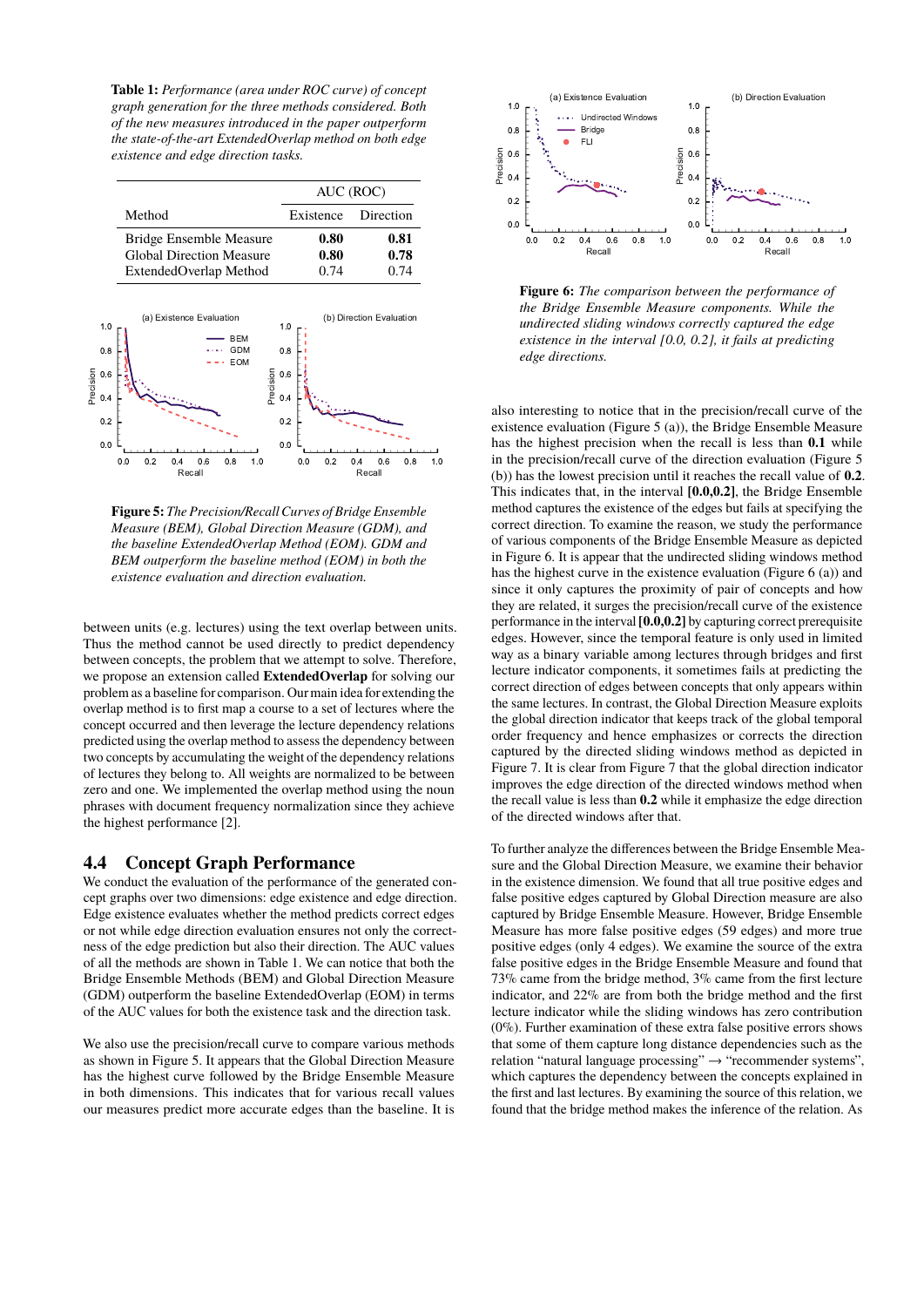

**Figure 7:** *The effect of the global direction indicator on the Global Direction Measure. The GDI improves the edge direction of the directed windows method when the recall value is less than 0.2 while it emphasize the edge direction of the directed windows after that*

mentioned earlier, bridge method captures the dependency relations between concepts across lectures and, in contrast to the sliding windows method, it does not require the proximity of concepts within lectures' transcripts. This property of the bridge method gives the Bridge Ensemble Measure the ability to capture long distance relations between concepts in contrast to the Global Direction Measure which only captures the local dependencies between concepts (within lectures).

We also conduct a qualitative analysis of the false positive edges to examine the reason of the high values and hence the low precision values. We found three types of false positive edges that we may actually consider correct relations. First, the transitive property edges that are captured by our measures are not always specified in the ground truth edges. For example, students specify the relations "length normalization"  $\rightarrow$  "ranking function", and "ranking function"  $\rightarrow$  "vector space model". While both our measures and the baseline capture these relations, they go further and also capture the transitive relation "length normalization" → "vector space model". Second, there are issues with relations with differing concept granularities. For instance, students specify a dependency relation "language models"  $\rightarrow$  "dirichlet prior smoothing" while the generated graphs by the three methods capture the relation "language models"  $\rightarrow$ "smoothing methods." The concept "smoothing methods" is more general than the concept "dirichlet prior smoothing." Third, there are missing "true" relations that the students did not specify in the ground truth. For example, students did not specify the following relations that are captured by our measures: "tfidf"  $\rightarrow$  "bm25", and "length normalization"  $\rightarrow$  "bm25." In general, the three types of false positive errors can justify to some extent the high values of the false positive errors and thus the low values of the precision.

In general, the Bridge Ensemble Measure and the Global Direction Measure outperform the baseline in terms of AUC and precision/recall curves, with the Global Direction Measure having the overall highest performance. These results emphasize the positive effect of the temporal feature on improving the accuracy of the generated concept graph.

# 5. LIMITATIONS

There are some limitations in our study. First, in the evaluation we have not examined the robustness of our measures compared to the baseline utilizing other courses taught by different instructors. Second, we use the students' perspectives of the concept dependency

graph as a ground truth, and we are the first study to do so. However, in the future we plan to compare various methods' performance by utilizing not only the students' perspectives of the concept graph but also one generated by instructors. Third, in this study, we include an edge in the ground truth even if only one student specifies it; in the future we plan to use some agreement measures before including an edge in the ground truth. Fourth, we represent the course concept graph according to the dependency structure without distinguishing whether the dependency relation captures the hierarchical structure or real prerequisite relationships. We believe that the ideal structure of the concept dependency graph is a hierarchical graph with cross link edges where the hierarchical structure captures the "general concept" to "specific concept" relations while the cross links depict the prerequisite relationships between concepts.

# 6. RELATED WORK

Most prior work focuses on relationships between concepts such as similarity relations [13] and hierarchical relations [5]. Although the most important concept relation to learners is the dependency or prerequisite relation, this relation has been the least studied [4]. Some prior works utilize Wikipedia articles [6, 12, 1, 7], scientific corpora [4], or educational materials from online educational platforms [14, 2, 7] to model the dependency structure between concepts. While many studies utilized external knowledge to recover the prerequisite relations [14, 7] , Chaplot and Koedinger [2] utilize the course content with students performance to infer such relation. In contrast, to make our method more accessible, we exploit only the easily accessible educational materials to model the dependency relations among course concepts.

Previous research represents graph concepts in various ways. Gordon et al. [4] identify concepts using LDA topic modeling that fails in identifying finer-grained concepts. Yang et al. [14] explored four different representations and found that word and category representations have similar performance; however, word representation has slightly better performance on some data sets. One problem with using category representations is that mapping phrases to Wikipedia categories affects concept granularities by preferring more general concepts. On the other hand, Chaplot and Koedinger [2] found that noun phrase representation outperforms other representations. Therefore, in this study, we utilize noun phrase representation but extend it using temporal information.

Previous work developed supervised [1, 12, 14] and unsupervised approaches [6, 7, 2] to predict the dependency relationships among concepts. Several studies rely on external knowledge to predict prerequisite relations across courses [14, 7] while we only leverage course materials to model the dependency relations within a course not between courses. Chaplot and Koedinger [2] address the dependency structure within courses, but between units instead of concepts taught within units. Another main difference is the use of the temporal feature in the course delivery to model the dependency structure as we are the first study that exploits the temporal feature.

# 7. CONCLUSIONS

In this paper, we leverage the accessible MOOC content and incorporate the temporal feature of the course to construct a concept dependency graph. We developed Bridge Ensemble Measure and Global Direction Measure that exploit the temporal order in course delivery to model the dependency structure. We revealed in the evaluation that both developed measures outperform the baseline method in AUC and in precision recall curves. This finding emphasizes the positive effect of utilizing the temporal feature of course progression.